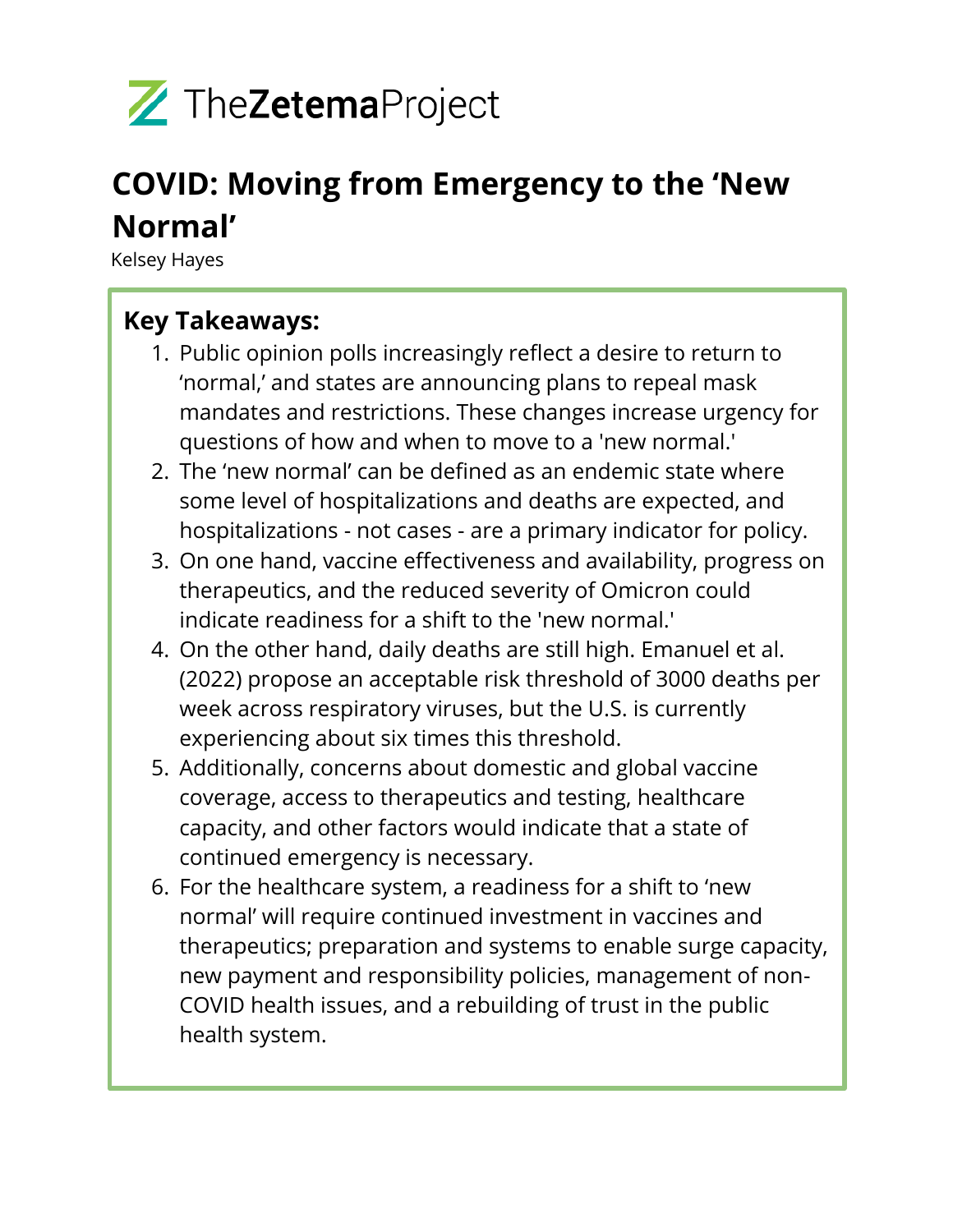

## **Introduction**

As the peak of the latest Omicron wave begins to subside in many places in the U.S., experts, policymakers, and laypeople alike are raising questions about whether the U.S. is ready to transition out of a permanent state of national crisis and move into the 'new normal.' This brief defines what the 'new normal' could look like, explores readiness for such a shift across four key mitigatory levers, and outlines implications for the U.S. healthcare system.

## **Current state of virus, mitigation measures, and public opinion**

The U.S. is currently recovering from an explosive wave of COVID cases in December and mid-January. By the second week of February, 7-day average daily cases hover around 200,000 – slightly less than the January 2021 peak, which held the prior record before Omicron. <sup>1</sup> Despite consensus that the Omicron variant is less virulent, 7-day average daily deaths continue to hover around 2,500, which exceeds April 2020 and September 2021 peaks. Cumulatively, the country has lost over a recorded 900,000 lives before considering excess mortality.<sup>1,2</sup>

Fortunately, studies continue to indicate that vaccines and boosters protect against severe disease; one CDC study based in Los Angeles found that unvaccinated individuals had hospitalization rates 23.0 higher than a fully vaccinated person with a booster. <sup>3</sup> As of the second week of February, about 36% of the U.S. population is not fully vaccinated, and 73% remain without a booster, with declining rates of daily vaccinations nationally. 4

With this context, the state of emergency for the pandemic varies locally and remains in flux. Recently, a group of bi-partisan governors told President Biden that the country needs to "move away from the pandemic," and requested clear guidelines on how to return to normalcy. <sup>5</sup> Social distancing and masking requirements vary significantly by state and country, but more states have been making headlines with plans to retire mask mandates in schools or other settings.<sup>4,6</sup> Public opinion polls indicate growing sentiment of frustration with the pandemic and a desire for a return to 'normal,' placing increased pressure on policymakers and raising questions on whether any remaining restrictions will be broadly followed.<sup>7</sup> These factors and disparate policy approaches beg the question of how and when the U.S. should move from a state of emergency to the 'new normal.'

## **Defining the 'new normal' and thresholds to reach it**

Increasingly, experts agree that COVID will not be eradicated but will eventually become endemic – a regular factor of life, like a flu that circulates regularly with varying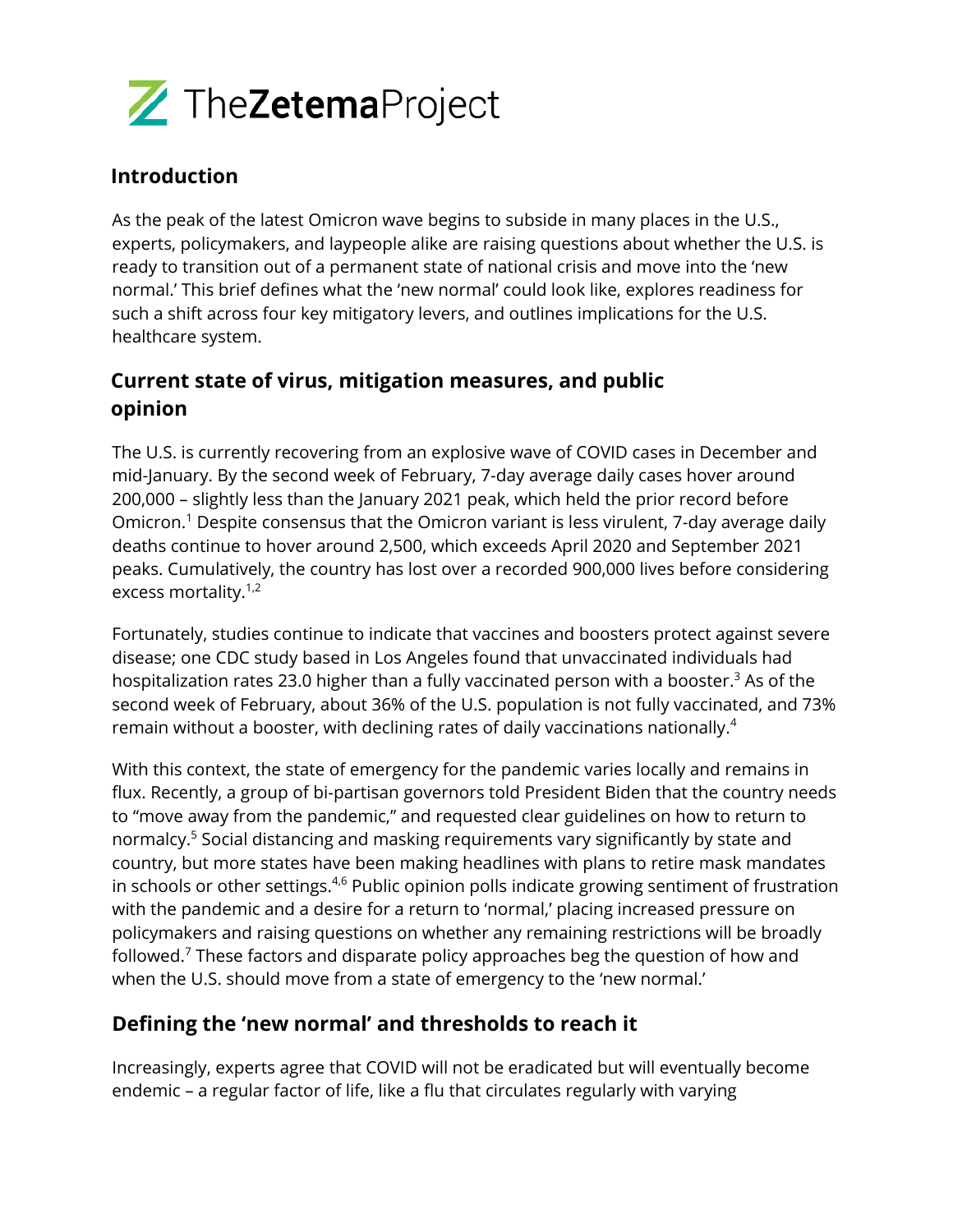

intensity.<sup>8,9,10</sup> Qualitatively, Dr. Anthony Fauci described a future state as one where the virus "does not disrupt us in society, does not dominate our lives, not prevent us [from doing] the things that we generally do under normal existence;" instead, there "would be a level of…hospitalizations and deaths that fall within the category of what we generally accept."<sup>9</sup> Quantitatively, Emanuel et al. (2022) argue for a risk threshold for all respiratory virus infections combined, defined by "peak weekly deaths, hospitalizations, and community prevalence of viral respiratory illnesses during high-severity years, such as 2017-2018."<sup>8</sup> Notably, the U.S. is currently experiencing about six times the threshold for weekly deaths that Emanuel et al. (2022) propose of 3000 per week, indicating we are far from their recommended benchmark. Moving forward, the U.S. must grapple with social, health, and economic trade-offs of continued pandemic mitigation (e.g., restrictions) versus shifting to the 'new normal' before such thresholds are reached.

#### **Hospitalizations as a key indicator**

Hospitalizations – not cases – are now looked to as the primary metric to guide relaxation of crisis-time policy measures.<sup>11,12</sup> Hospitalizations are believed to be more fully reported than case data and more accurately reflect strain on the healthcare system. <sup>11</sup>Additionally, with the impact of vaccines on disease severity and the lessened virulence of Omicron, hospitalizations would better indicate how many people are really getting sick. Recently, five U.S. public health groups, including the Association of State and Territorial Health Officials and the Council of State and Territorial Epidemiologists, recommended a shift away from comprehensive case monitoring (i.e., contact tracing), a signal that reflects this shift. $^{12}$  Additionally, in a January 2<sup>rd</sup> interview with ABC, Dr. Anthony Fauci indicated that it may make sense for the federal government to focus on hospitalizations, rather than cases, as a primary driver of policy change, though the timeline for such a shift remains unclear. 13,14

## **Readiness of key mitigation levers: Vaccines**

Vaccines continue to be effective in reducing severe outcomes, but many argue that several key vaccination barriers remain before we can shift to the 'new normal,' including higher domestic and global population coverage and preparation for regular vaccination campaigns with variant-specific vaccines, new administration mechanisms, optimized dosing, and other strategies.

#### **Population coverage levels**

Early in the vaccine rollout, 'herd immunity' was heralded as the ultimate goal for a transition to a 'new normal.' Estimates of vaccine coverage levels needed to achieve population immunity in the U.S. currently hover around 90%, a target that remains out of reach primarily due to vaccine hesitancy and limited uptake and eligibility among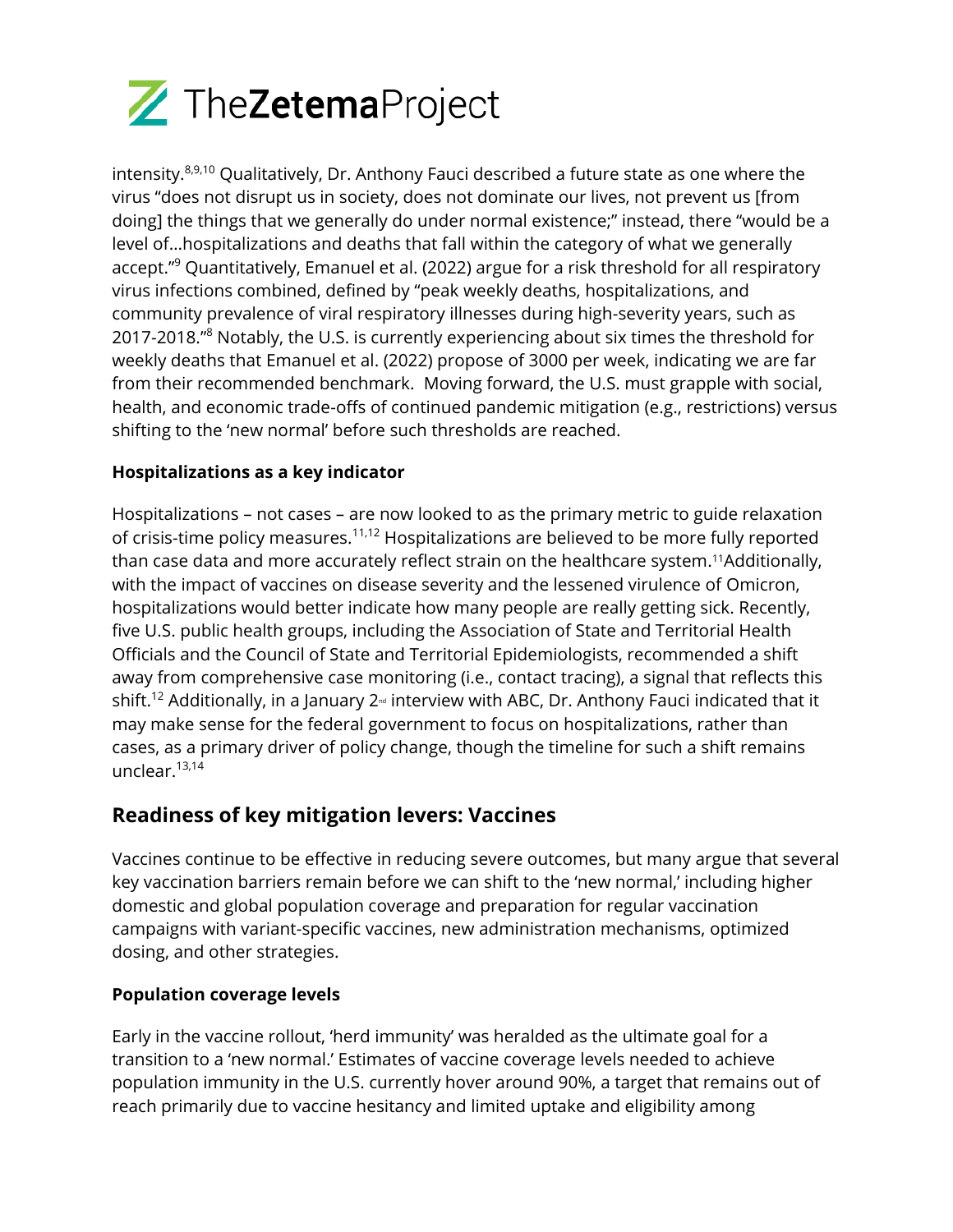

children. 15,16 Only 25% of children aged 5 to 11 are 'fully vaccinated' and those under 5 are still ineligible. <sup>4</sup> Vaccine hesitancy is steadfast; a KFF survey has found that the portion of adults who say they will "definitely not" get vaccinated stands at 14% and "has not moved in a statistically significant way since December 2020." 17

Indeed, access barriers do not appear to be the primary driver of the gap: a US Census Household Pulse survey indicates that only 2% of unvaccinated adults surveyed reported not getting the vaccine due to difficulty obtaining it.<sup>18</sup> Notably, these adults are disproportionately people of color, economically disadvantaged, and experiencing disabilities; promoting equitable access for these groups will continue to be of high importance. 18

The ability for vaccine mandates to bridge remaining hesitancy and gaps in access is up to some debate, but some U.S. employers and states reported significant jumps in vaccine uptake after mandates were in place in 2021.<sup>19</sup> Most of the Biden administration vaccine mandates have either been struck down by the Supreme Court or held in the balance of federal and state courts, further indicating the future of mandates as a lever to address coverage gaps remains uncertain. 20

Wide-scale global vaccination is reinforced by experts as a crucial lever to prevent future variants. $^{21}$  As of the second week of February, only ~10% of people in low-income countries have received at least one dose of the vaccine. <sup>22</sup> Drivers of low vaccination include availability, access, and hesitancy; the relative contribution of each factor to low vaccination rates is up to some debate. In some regions, researchers are concerned about growing vaccine hesitancy as a major issue for vaccination, although supply availability, distribution complexity (e.g., cold chain), and other challenges such as poorly funded healthcare systems, receiving doses close to expiry dates, and access for remote populations all contribute to low vaccination rates. $^{23,24}$  Borio et al. (2022) advocate for the U.S. to invest more in improving vaccine access and uptake globally as a key tenet of readiness to shift to a 'new normal.'<sup>25</sup>

If global vaccinations remain low and domestic hesitancy cannot be overcome with mandates or other measures, the U.S. may need to accept that achieving targeted population coverage may be unlikely for at least the next several years. <sup>16</sup> Some argue that doing so would be to accept the risks that new variants of concern will continue to arise globally and high rates of hospitalizations and deaths will continue for unvaccinated persons. <sup>26</sup> As policymakers consider available levers to increase population coverage, they will need to weigh implications for personal liberty or other costs against potential continued negative health, social, and economic impacts of illness and/or restrictions.

#### **Preparation for regular vaccination campaigns**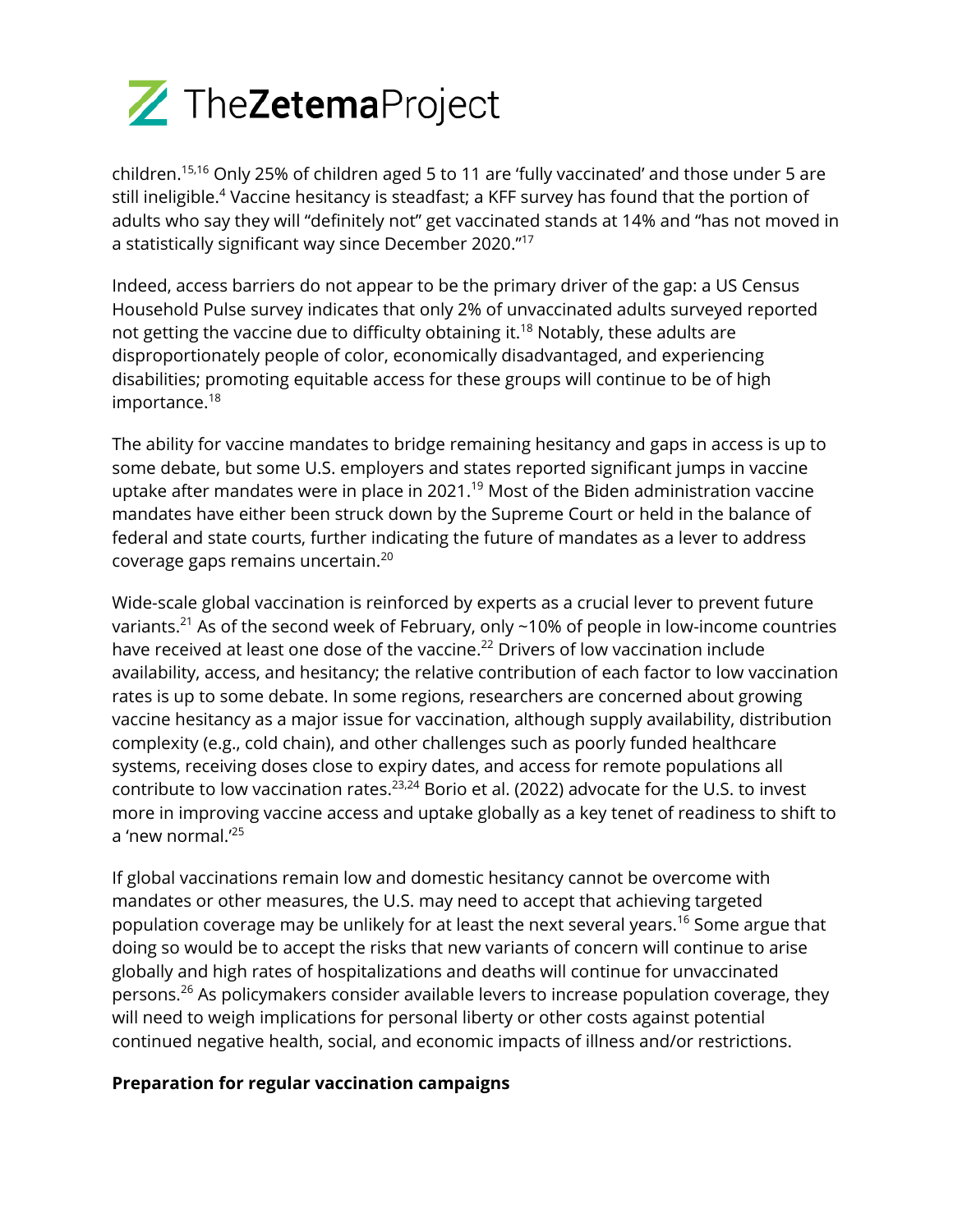

Experts broadly suggest that regular vaccination campaigns could be a feature of the 'new normal' because vaccinated persons can be susceptible to 'breakthrough cases,' there is a lack of clarity on exact immunity duration from vaccination, and new variants may continue to be introduced. Preparation for regular vaccination campaigns therefore could be considered a threshold for shifting to the 'new normal,' by increasing speed to create, approve, and distribute variant-specific vaccines and introducing new administration techniques such as nasal or oral vaccines, which can be more speedily distributed and may be more effective and acceptable.<sup>25,27,28</sup> Additionally, optimal vaccination strategies could include creating a universal coronavirus vaccine and refining dosing schedules, though further research is needed to identify whether an optimal dosing interval exists that balances health benefits with concerns of uptake and costs.<sup>25</sup>

## **Readiness of key mitigation levers: Therapeutics**

To shift to a 'new normal,' experts contend that the U.S. needs increased supply and faster access to therapeutics including monoclonal antibodies, antivirals, and anti-inflammatory drugs. Key levers of readiness include faster development times for therapeutics in response to new variants, more rapid turnaround times between testing and treatment to maximize effectiveness, and reduced or removed cost barriers to COVID-19 outpatient treatments. 25

New variants pose the greatest threat to monoclonal antibodies, which rely on a close match with the virus.<sup>29</sup> The U.S. experienced this challenge in the recent surge: hospitals experienced supply shortages of antibody treatments in December when it was found only one of three approved treatments were effective against Omicron. <sup>30</sup> Antiviral Paxlovid was recently found to be highly effective against Omicron, and the U.S. has contracted production of 20 million courses of treatment in 2022.<sup>31</sup> However, even if supply matches future need, treatment must be initiated within five days of symptoms, a timeline which is challenged by lack of awareness, hesitancy, and delays in testing and prescribing.<sup>32</sup> A shift to the 'new normal' that manages adverse health outcomes would require adequate supply of antivirals and anti-inflammatory drugs like dexamethasone, while addressing these timeto-treatment barriers. 33

## **Readiness of key mitigation levers: Testing and surveillance**

Despite the Biden Administration's recent move to distribute 500 million at-home rapid tests and require private insurers to cover the cost of at-home rapid tests, many experts believe the U.S. is still far behind where it needs to be for testing and surveillance as mitigation levers. 34,35 Key steps to enable a 'new normal' could include increasing access to low-cost tests, improving data attached to testing, and expanding surveillance to track new variants and enable rapid policy response. $^{\rm 33}$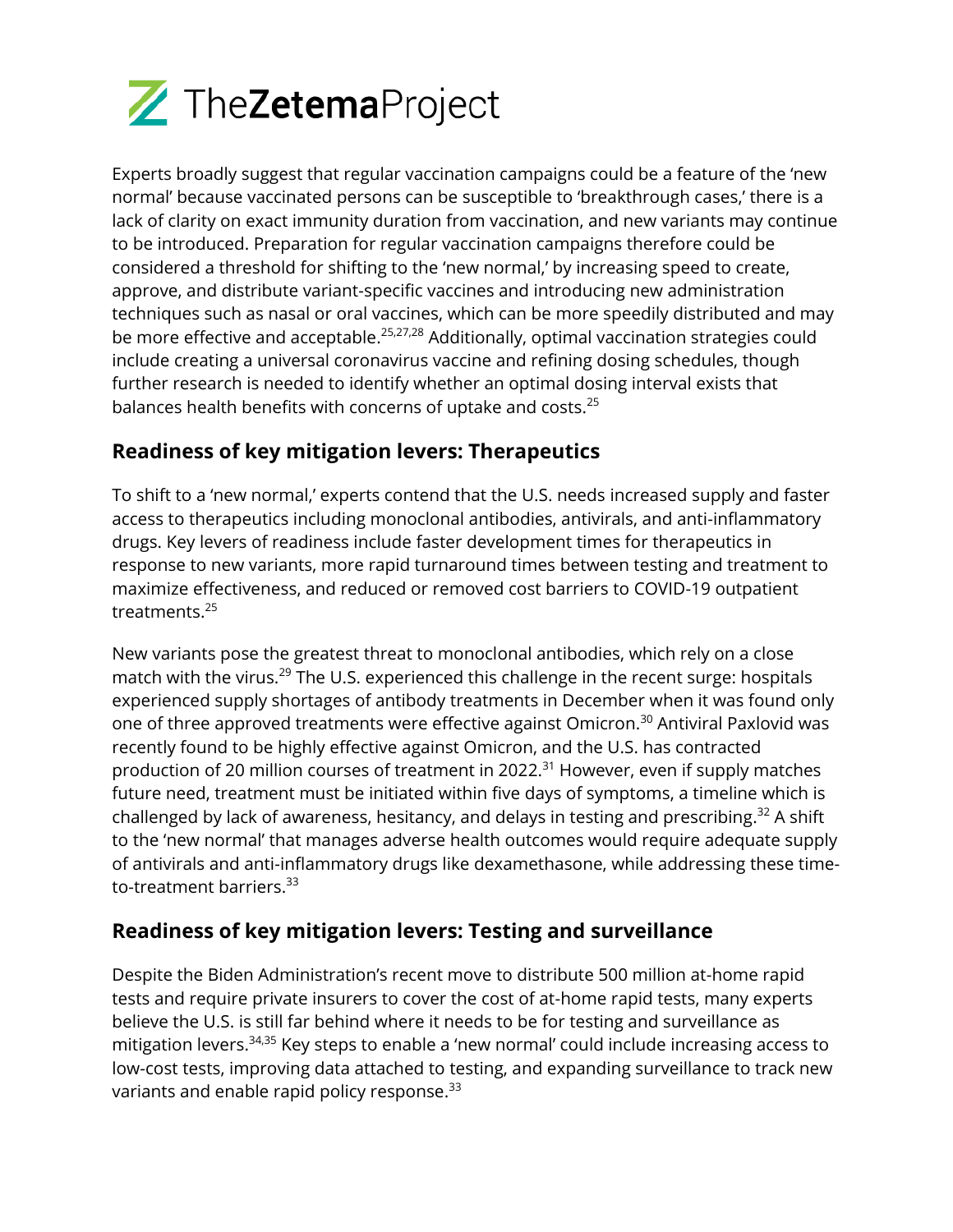

Access to rapid at-home tests remains a challenge, despite being a crucial lever to detect infectiousness and limit the spread of the virus. Supply is limited, tests are costly, and the requirement for private payers to cover at-home tests does not extend to Medicaid and Medicare Advantage, which insure vulnerable groups.<sup>36</sup>

## **Readiness of key mitigation levers: Distancing and masking**

Distancing and masking mandates are highly polarizing and are increasingly called for removal. To safely shift into a 'new normal,' policymakers, healthcare administrators, and private sector leaders may need to be flexible in their ability to re-apply measures as needed to combat surges.

Currently, requirements by state vary significantly, and increasingly states such as California, New York, and New Jersey are announcing plans to roll back mask mandates for certain settings such as schools.<sup>4,6</sup> However, during periods of high transmission, experts expect that some measures such as mask-wearing may need to be re-applied, especially in settings with vulnerable populations such as hospitals. <sup>10</sup> To move to this more responsive phase, real-time data, clearly established thresholds (i.e., hospitalizations), and trust in public health will be needed for measures to be applied and removed with meaningful adherence.<sup>8,37</sup>

## **Implications for the U.S. healthcare system**

For the U.S. healthcare system, a readiness for a shift to 'new normal' will require continued investment in vaccines and therapeutics, preparation and systems to enable surge capacity, new payment and responsibility policies, management of non-COVID health issues, and a rebuilding of trust in the public health system.

Much of the vision for the 'new normal' is dependent on rapid development and distribution of variant-specific vaccines and therapeutics. Pharma, biotech, and the government will need to continue to invest in and research new treatments and variantspecific vaccines, faster production and distribution, new administration techniques, optimal dosing strategies, and more. As new treatments and vaccines come on to the market, regulators should quickly and safely approve these options while providing clear guidance to the public and providers on appropriateness of use. Many argue that vaccines and therapeutics should be offered at no or low cost to the public to bolster continued uptake, but the cost per person can be high; for example, the federal government ordered about 450,000 doses of sotrovimab, a monoclonal antibody treatment proven effective against Omicron, at a cost of about \$2,100 a person. <sup>30</sup> The government and taxpayers continue to foot the bill on expensive treatments and vaccination campaigns for the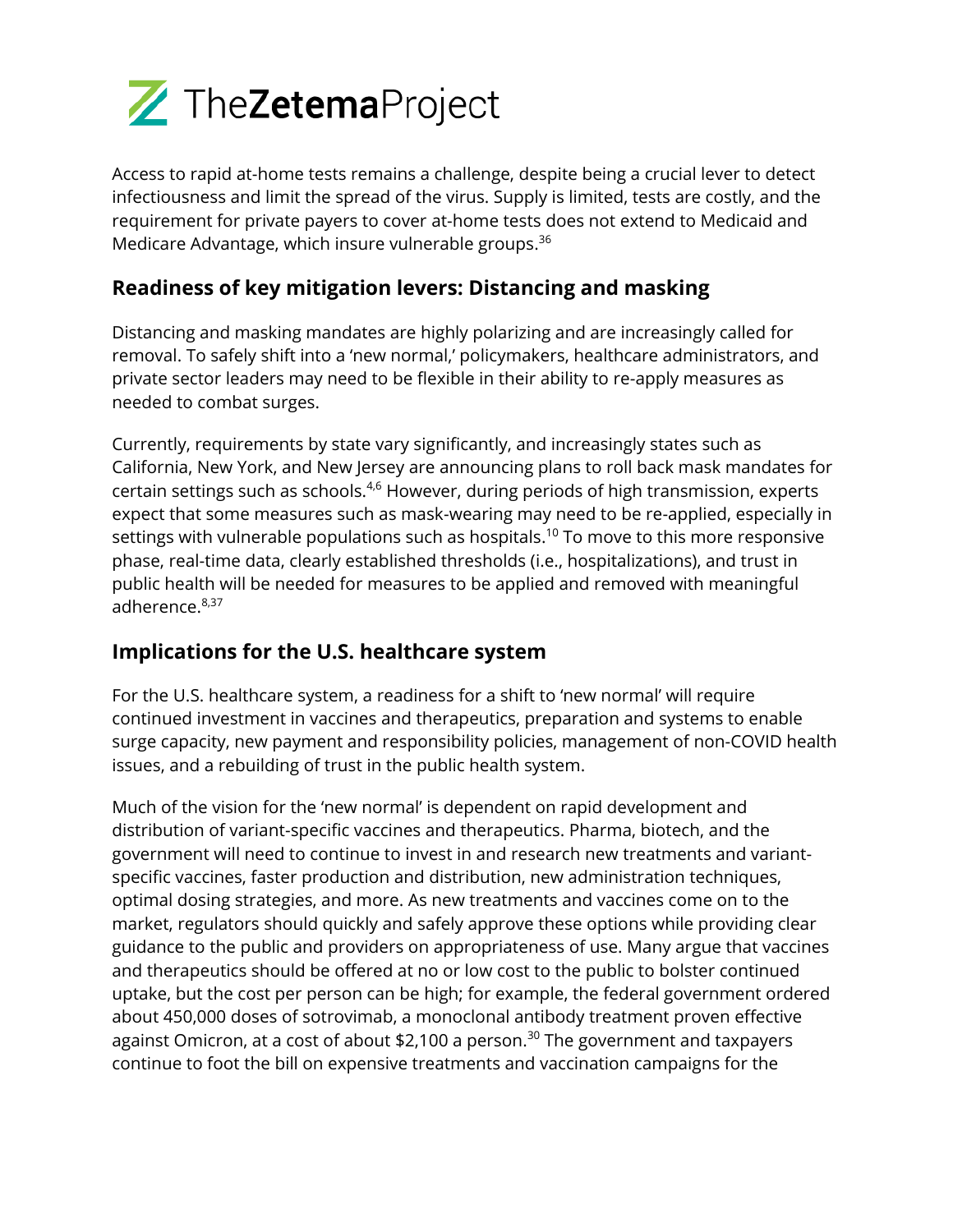

foreseeable future, but redefining payment responsibility may be a key element of a noncrisis phase of the pandemic.

As we shift to the 'new normal,' some level of COVID-19 hospitalizations and deaths will continue to occur, though what level is deemed 'acceptable' will vary by community without clear federal guidance. Continued high rates of severe illness will place further burden on an already strained healthcare delivery system. Providers will need to prepare for ongoing sufficient regular and surge capacity, but clinician burnout and nursing shortages remain significant barriers. <sup>8</sup> Potential policy solutions could include development of a national public health workforce that can surge to areas in need, better data and systems to sooner detect where surge capacity is needed, investment in clinician well-being and support systems to improve retention, all while managing costs.<sup>8</sup> Telemedicine could enable flexibility in deploying healthcare capacity to non-emergent needs, but there are instances where virtual care is impractical, and the future of policy issues such as coverage and licensure remain unclear.

The payment landscape for COVID-19 care is already changing; payers and policymakers must grapple with ethical and financial dilemmas of to whom they should shift costs of COVID-19-related care and when. Some health insurers have begun charging patients copays and deductibles for COVID-19-related care, and short-term health plans and employer wellness programs could charge unvaccinated persons higher costs due to their increased risk. <sup>38</sup> For example, Delta Airlines in August started charging unvaccinated workers \$200 per month.<sup>36</sup> Looking forward, the implications of 'long COVID' for payers and patients is unclear. Given unknowns around how many people have 'long COVID,' how long it will last, and what its impact will be on healthcare costs, payers will likely address risk profiles and premiums to mitigate losses. 36

The healthcare system will need to increasingly address growing health issues beyond COVID-19. Behavioral health and substance abuse increased significantly during the pandemic in the face of already strained capacity for appropriate care and services.<sup>39</sup> Elective procedures may return to normal levels, but patients may have more complex cases due to a deferral of care.<sup>40</sup> Providers will need to promote timely seeking of care and rebuild trust that returning to hospitals is safe; one study found that patient reluctance to emergency care may have contributed to worse cardiac outcomes. 41

More broadly, improving trust in public health is crucial to a smooth recovery and transition to the 'new normal.' A 2021 survey found that the public's positive rating of the public health system has declined substantially over time, with low levels of trust for federal, state and local public health agencies and departments: 52% of respondents said they have a great deal of trust in the CDC, followed by 44% for local health departments and 41% for state health departments. $42,43$  As messaging and mitigation measures evolve in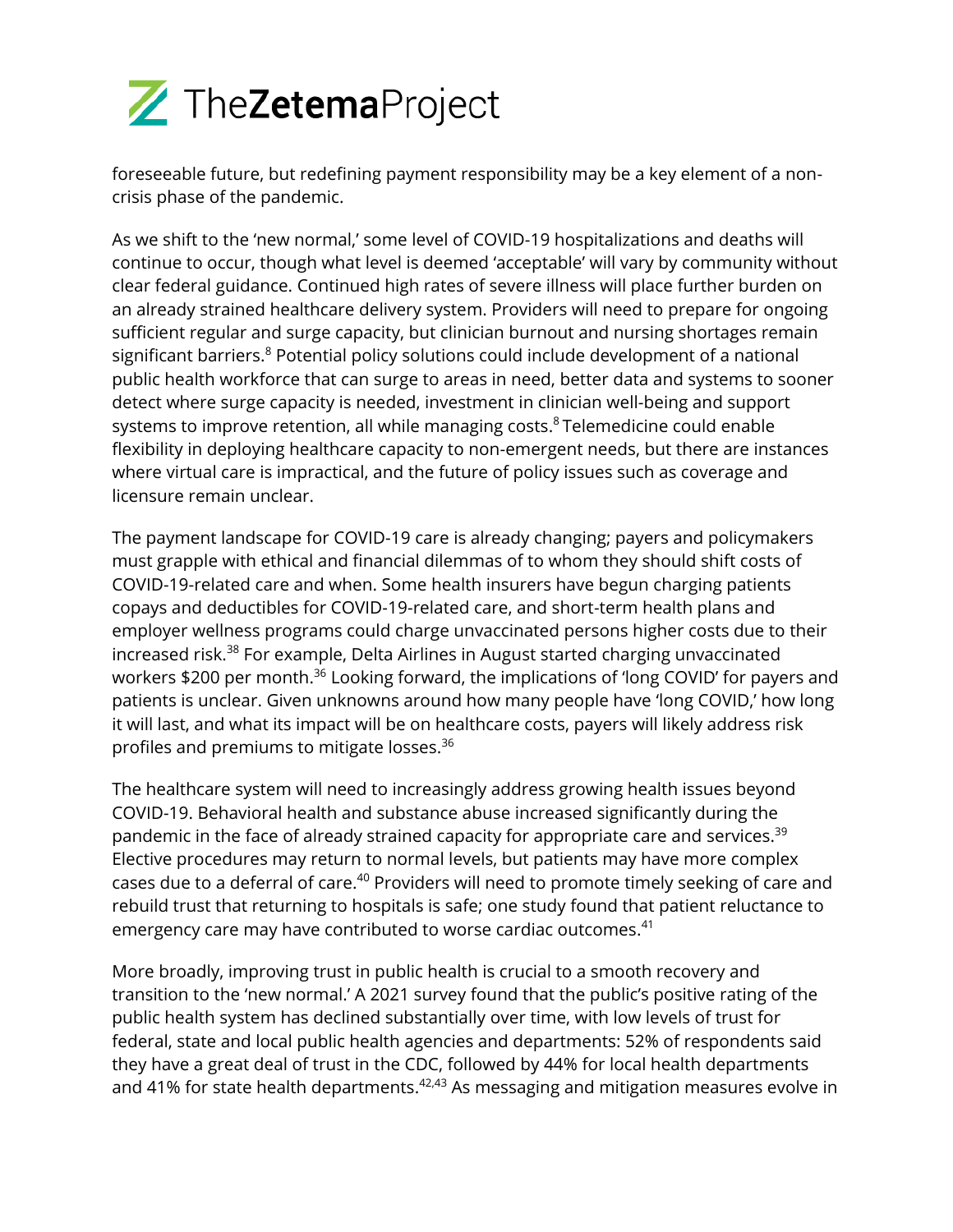

the 'new normal,' trust in public health officials and systems will continue to be paramount.

## **Discussion Questions**

- 1. Is it time to declare an end to the emergency response to the pandemic?
- 2. How many deaths per day or week due to coronavirus is tolerable in the 'new normal'? Emanuel et al. (2022) suggest a risk threshold of 3000 deaths per week across respiratory viruses - is that number correct?
- 3. Should governments outline a 'tolerable' risk threshold for deaths or hospitalizations to inform policy and healthcare capacity?
- 4. Who, if anyone, should be mandated to get vaccinated?
- 5. Should payers be permitted to charge higher premiums for people who have chosen not to get vaccinated, given their higher risk? If so, what are the mechanisms for these penalties?
- 6. How long should the US government continue to cover costs or heavily subsidize COVID-19 vaccines, treatments, and/or tests? Should the government be defraying these costs at all today?
- 7. How will the midterm elections impact COVID policy at federal and state levels, given that public opinion is increasingly shifting toward a desire to return to 'normal'?
- 8. What has the Biden administration done well when it comes to virus response, and what changes should the administration make?
- 9. What will it take to rebuild trust in the public health system?
- 10. How big of a priority should investing in global vaccination be?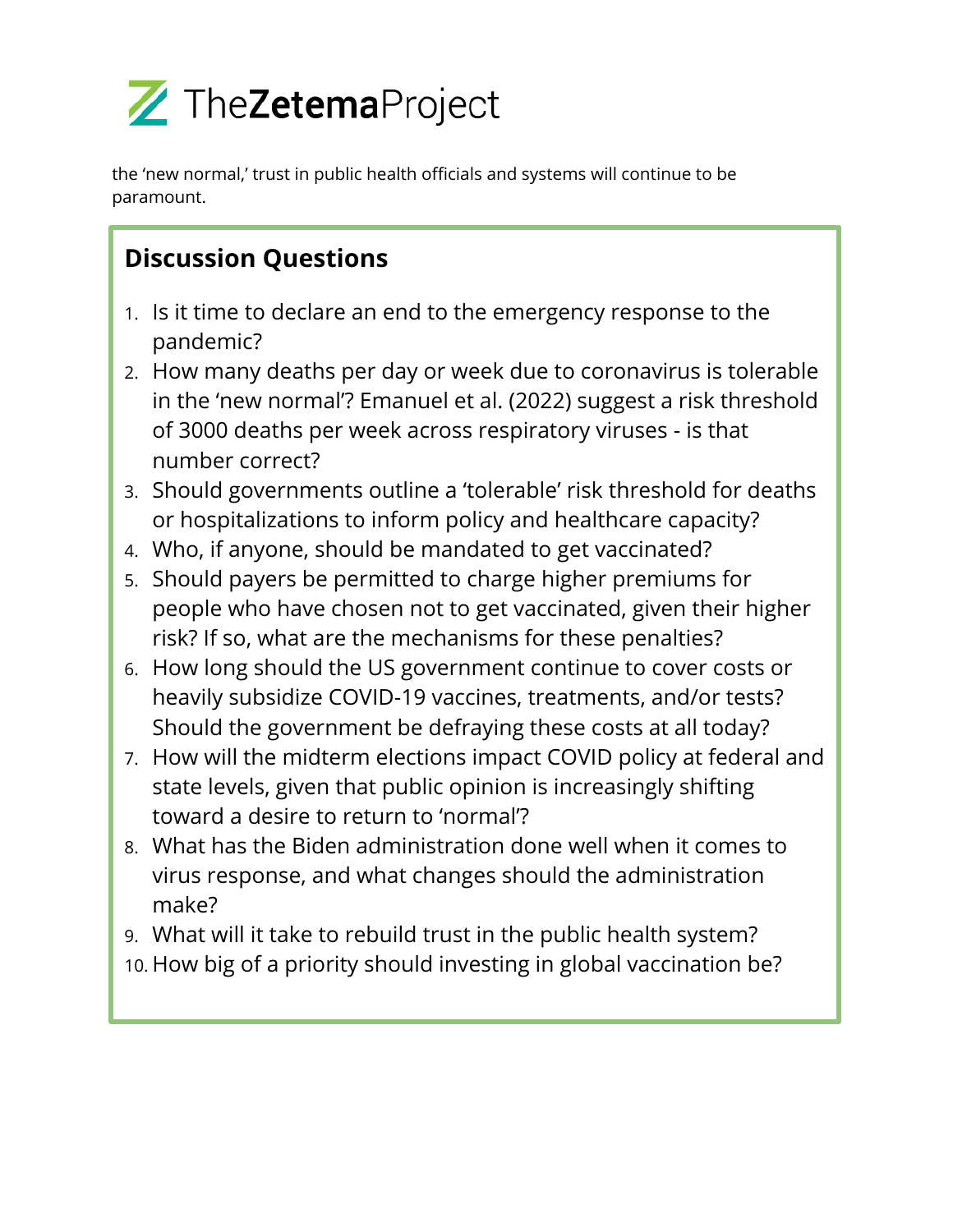

## **References**

- <sup>1</sup> By. "Coronavirus in the U.S.: Latest Map and Case Count." *The New York Times*, The New York Times, 3 Mar. 2020, https://www.nytimes.com/interactive/2021/us/covid-cases.html.
- <sup>2</sup> Ritchie, Hannah, et al. "Excess Mortality during the Coronavirus Pandemic (COVID-19)." *Our World in Data*, 5 Mar. 2020, https://ourworldindata.org/excess-mortality-covid.
- <sup>3</sup> Danza, Phoebe, et al. "SARS-COV-2 Infection and Hospitalization among Adults Aged ≥18 Years, by Vaccination Status, before and during SARS-COV-2 B.1.1.529 (Omicron) Variant Predominance - Los Angeles County, California, November 7, 2021–January 8, 2022." *Centers for Disease Control and Prevention*, Centers for Disease Control and Prevention, 3 Feb. 2022, https://www.cdc.gov/mmwr/volumes/71/wr/mm7105e1.htm.
- <sup>4</sup> The New York Times. "See How Vaccinations Are Going in Your County and State." *The New York Times*, The New York Times, 17 Dec. 2020, https://www.nytimes.com/interactive/2020/us/covid-19-vaccine-doses.html.
- <sup>5</sup> Carvajal, Nikki. "Governors Say They Told Biden US Needs to 'Move Away from the Pandemic' at White House Meeting." *CNN*, Cable News Network, 1 Feb. 2022, https://www.cnn.com/2022/01/31/politics/governorspandemic-biden/index.html.
- <sup>6</sup> Cowan, Jill. "California Will End Its Indoor Mask Mandate next Week." *The New York Times*, The New York Times, 8 Feb. 2022, https://www.nytimes.com/2022/02/07/us/california-indoor-mask-mandate.html.
- <sup>7</sup> Cohn, Nate. "Americans Are Frustrated with the Pandemic. These Polls Show How Much." *The New York Times*, The New York Times, 8 Feb. 2022, https://www.nytimes.com/2022/02/08/us/politics/covid-restrictionsamericans.html.
- <sup>8</sup> Emanuel, Ezekiel J., et al. "A National Strategy for the 'New Normal' of Life with Covid." *JAMA*, vol. 327, no. 3, 2022, p. 211., https://doi.org/10.1001/jama.2021.24282.
- <sup>9</sup> Smith-Schoenwalder, Cecelia. "Endemic, 'New Normal' Chatter Intensifies as U.S. Coronavirus Cases Start to Decline." *U.S. News & World Report*, 27 Jan. 2022, https://www.usnews.com/news/healthnews/articles/2022-01-27/endemic-new-normal-chatter-intensifies-as-u-s-coronavirus-cases-start-to-decline.
- <sup>10</sup> Howland, Jason. "What Will Be the Future 'New Normal' with Covid-19? Mayo Clinic News Network." *Mayo Clinic*, Mayo Foundation for Medical Education and Research, 17 Jan. 2022,
- https://newsnetwork.mayoclinic.org/discussion/what-will-be-the-future-new-normal-with-covid-19/.
- <sup>11</sup> "Reich Offers Insight into Predictions About Omicron Peak, COVID-19 Forecasting." *UMass Amherst School of Public Health & Health Sciences*, UMass Amherst , 28 Jan. 2022, https://www.umass.edu/sphhs/newsevents/reich-offers-insight-predictions-about-Omicron-peak-covid-19-forecasting.
- <sup>12</sup> Yoon, Dasl, et al. "Omicron Pushes Health Authorities toward Learning to Live with Covid-19." *The Wall Street Journal*, Dow Jones & Company, 30 Jan. 2022, https://www.wsj.com/articles/Omicron-pushes-healthauthorities-toward-learning-to-live-with-covid-19-11643537865.
- <sup>13</sup> Johnson, Carla K. "Covid Case Counts May Be Losing Importance amid Omicron." *AP NEWS*, Associated Press, 5 Jan. 2022, https://apnews.com/article/coronavirus-pandemic-science-health-anthony-fauci-9444d63b650b98e235ed2595b0ebe844.
- <sup>14</sup> Wallace-Wells, Benjamin. "How Soon Will Covid Be 'Normal'?" *The New Yorker*, Condé Nast, 8 Jan. 2022, https://www.newyorker.com/news/annals-of-inquiry/how-soon-will-covid-be-normal.
- <sup>15</sup> Mcneil, Donald G. "How Much Herd Immunity Is Enough?" *The New York Times*, The New York Times, 24 Dec. 2020, https://www.nytimes.com/2020/12/24/health/herd-immunity-covid-coronavirus.html.
- <sup>16</sup> D'Souza, Gypsyamber, and David Dowdy. "Rethinking Herd Immunity and the Covid-19 Response End Game." *Johns Hopkins Bloomberg School of Public Health*, 13 Sept. 2021, https://publichealth.jhu.edu/2021/what-isherd-immunity-and-how-can-we-achieve-it-with-covid-19.
- <sup>17</sup> Hamel, Liz, et al. "KFF COVID-19 Vaccine Monitor: January 2022." *KFF*, Kaiser Family Foundation, 28 Jan. 2022, https://www.kff.org/coronavirus-covid-19/poll-finding/kff-covid-19-vaccine-monitor-january-2022/.
- <sup>18</sup> Monte, Lindsay M. "Household Pulse Survey Shows Many Don't Trust COVID Vaccine, Worry about Side Effects." *Census.gov*, 28 Dec. 2021, https://www.census.gov/library/stories/2021/12/who-are-the-adults-notvaccinated-against-covid.html.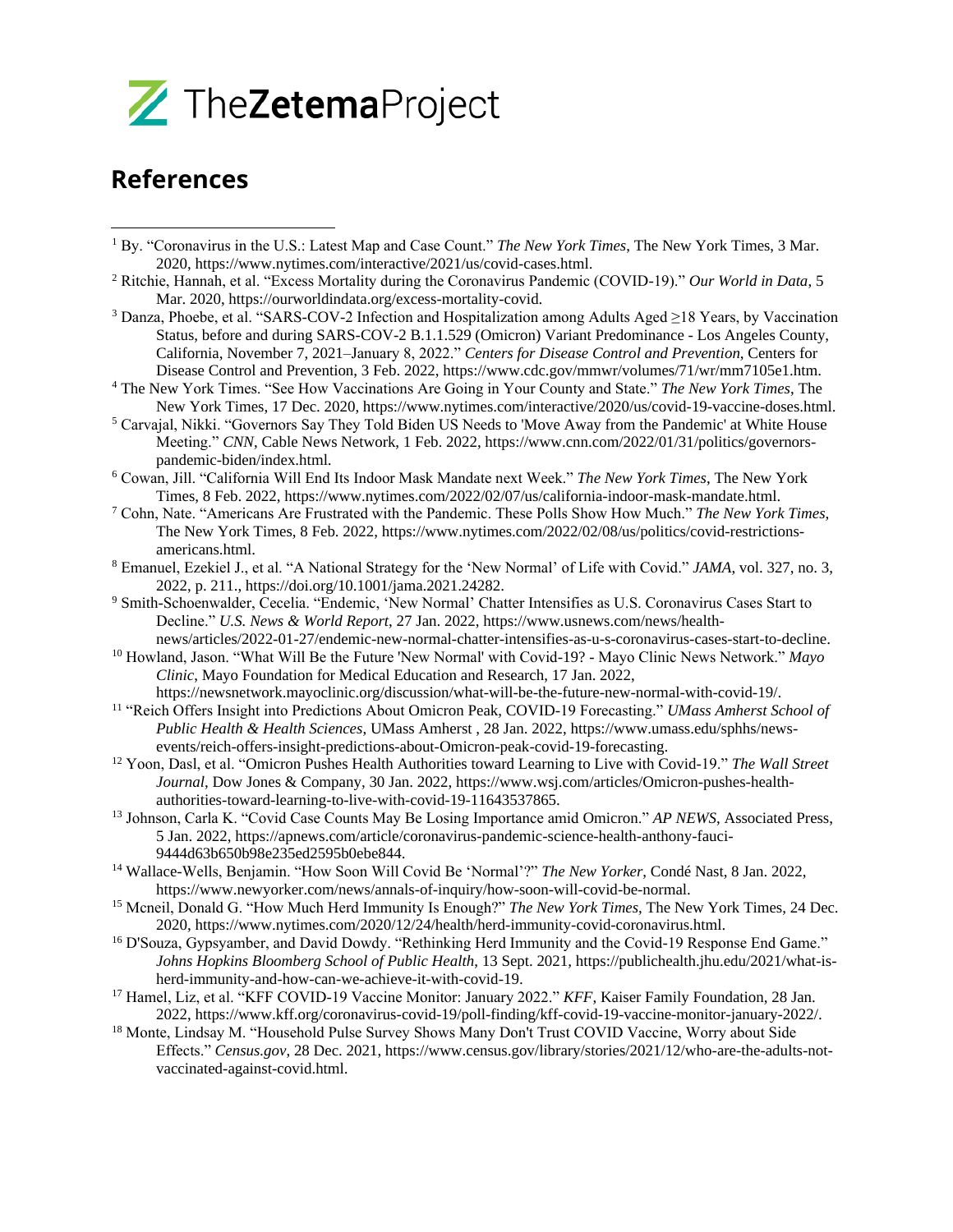

- <sup>19</sup> Beer, Tommy. "Covid-19 Vaccine Mandates Are Working-Here's the Proof." *Forbes*, Forbes Magazine, 10 Dec. 2021, https://www.forbes.com/sites/tommybeer/2021/10/04/covid-19-vaccine-mandates-are-working-heresthe-proof/?sh=15e5f2922305.
- <sup>20</sup> Gershman, Jacob. "Judges Weigh More Biden Vaccine-Mandate Cases after Supreme Court Rulings." *The Wall Street Journal*, Dow Jones & Company, 6 Feb. 2022, https://www.wsj.com/articles/judges-weigh-morebiden-vaccine-mandate-cases-after-supreme-court-rulings-11644143401.
- <sup>21</sup> Desmon, Stephanie. "Without Global Vaccinations, Further Variants Ahead." *The Hub*, Johns Hopkins University, 21 Dec. 2021, https://hub.jhu.edu/2021/12/21/global-vaccination-prevents-variants-durbin-moss/.
- <sup>22</sup> Ritchie, Hannah, et al. "Coronavirus (COVID-19) Vaccinations." *Our World in Data*, 5 Mar. 2020, https://ourworldindata.org/covid-vaccinations.
- <sup>23</sup> Mallapaty, Smriti. "Researchers Fear Growing Covid Vaccine Hesitancy in Developing Nations." *Nature News*, Nature Publishing Group, 23 Dec. 2021, https://www.nature.com/articles/d41586-021-03830-7.
- <sup>24</sup> Collins, Keith, and Josh Holder. "What Data Shows about Vaccine Supply and Demand in the Most Vulnerable Places." *The New York Times*, The New York Times, 9 Dec. 2021,
	- https://www.nytimes.com/interactive/2021/12/09/world/vaccine-inequity-supply.html.
- <sup>25</sup> Borio, Luciana L., et al. "A National Strategy for COVID-19 Medical Countermeasures." *JAMA*, vol. 327, no. 3, 2022, p. 215., https://doi.org/10.1001/jama.2021.24165.
- <sup>26</sup> Thompson, Derek. "Why More Americans Are Saying They're 'Vaxxed and Done'." *The Atlantic*, Atlantic Media Company, 10 Jan. 2022, https://www.theatlantic.com/ideas/archive/2022/01/covid-Omicron-vaccinationrashomon/621199/.
- <sup>27</sup> Mandavilli, Apoorva. "The Covid Vaccine We Need Now May Not Be a Shot." *The New York Times*, The New York Times, 2 Feb. 2022, https://www.nytimes.com/2022/02/02/health/covid-vaccine-nasal.html.
- <sup>28</sup> Abutaleb, Yasmeen, and Lesley Wroughton. "President Biden Said South Africa Has Turned down Vaccine Doses. but the Issue Is More Complicated than That." *The Washington Post*, WP Company, 30 Nov. 2021, https://www.washingtonpost.com/health/2021/11/29/president-biden-said-south-africa-has-turned-downvaccine-doses-issue-is-more-complicated-than-that/.
- <sup>29</sup> Gallagher, James. "Coronavirus Treatments: What Progress Is Being Made?" *BBC News*, BBC, 21 Dec. 2021, https://www.bbc.com/news/health-52354520.
- <sup>30</sup> Jewett, Christina, et al. "Hospitals Scramble as Antibody Treatments Fail against Omicron." *The New York Times*, The New York Times, 21 Dec. 2021, https://www.nytimes.com/2021/12/21/health/covid-monoclonalantibodies-Omicron.html.
- <sup>31</sup> "Pfizer to Provide U.S. Government with an Additional 10 Million Treatment Courses of Its Oral Therapy to Help Combat COVID-19." *Pfizer*, 4 Jan. 2022, https://www.pfizer.com/news/press-release/press-releasedetail/pfizer-provide-us-government-additional-10-million.
- <sup>32</sup> Van Beusekom, Mary. "Eagerly Awaited COVID Lifesavers Molnupiravir, Paxlovid Now Wait for Patients." *CIDRAP*, University of Minnesota, 11 Feb. 2022, https://www.cidrap.umn.edu/newsperspective/2022/02/eagerly-awaited-covid-lifesavers-molnupiravir-paxlovid-now-wait-patients.
- <sup>33</sup> Hensley, Scott. "First Doses of Paxlovid, Pfizer's New Covid Pill, Are Released to States." *NPR*, NPR, 23 Dec. 2021, https://www.npr.org/sections/health-shots/2021/12/22/1066761436/fda-authorizes-1st-antiviral-pillfor-covid.
- <sup>34</sup> Alper, Alexandra. "Biden Omicron Measures Too Little, Too Late for Fast-Moving Virus -Experts." *Reuters*, Thomson Reuters, 24 Dec. 2021, https://www.reuters.com/business/healthcare-pharmaceuticals/biden-Omicron-measures-too-little-too-late-fast-moving-virus-experts-2021-12-23/.
- <sup>35</sup> Michaels, David, et al. "A National Strategy for Covid-19." *JAMA*, vol. 327, no. 3, 2022, p. 213., https://doi.org/10.1001/jama.2021.24168.
- <sup>36</sup> Dawson, Lindsey, et al. "How Are Private Insurers Covering at-Home Rapid Covid Tests?" *KFF*, Kaiser Family Foundation, 21 Jan. 2022, https://www.kff.org/policy-watch/how-are-private-insurers-covering-at-homerapid-covid-tests/.
- <sup>37</sup> Wen, Leana S. "Opinion | in This next Phase of the Pandemic, Beware of the Extremes." *The Washington Post*, WP Company, 9 Feb. 2022, https://www.washingtonpost.com/opinions/2022/02/08/this-next-phasepandemic-beware-extremes/.